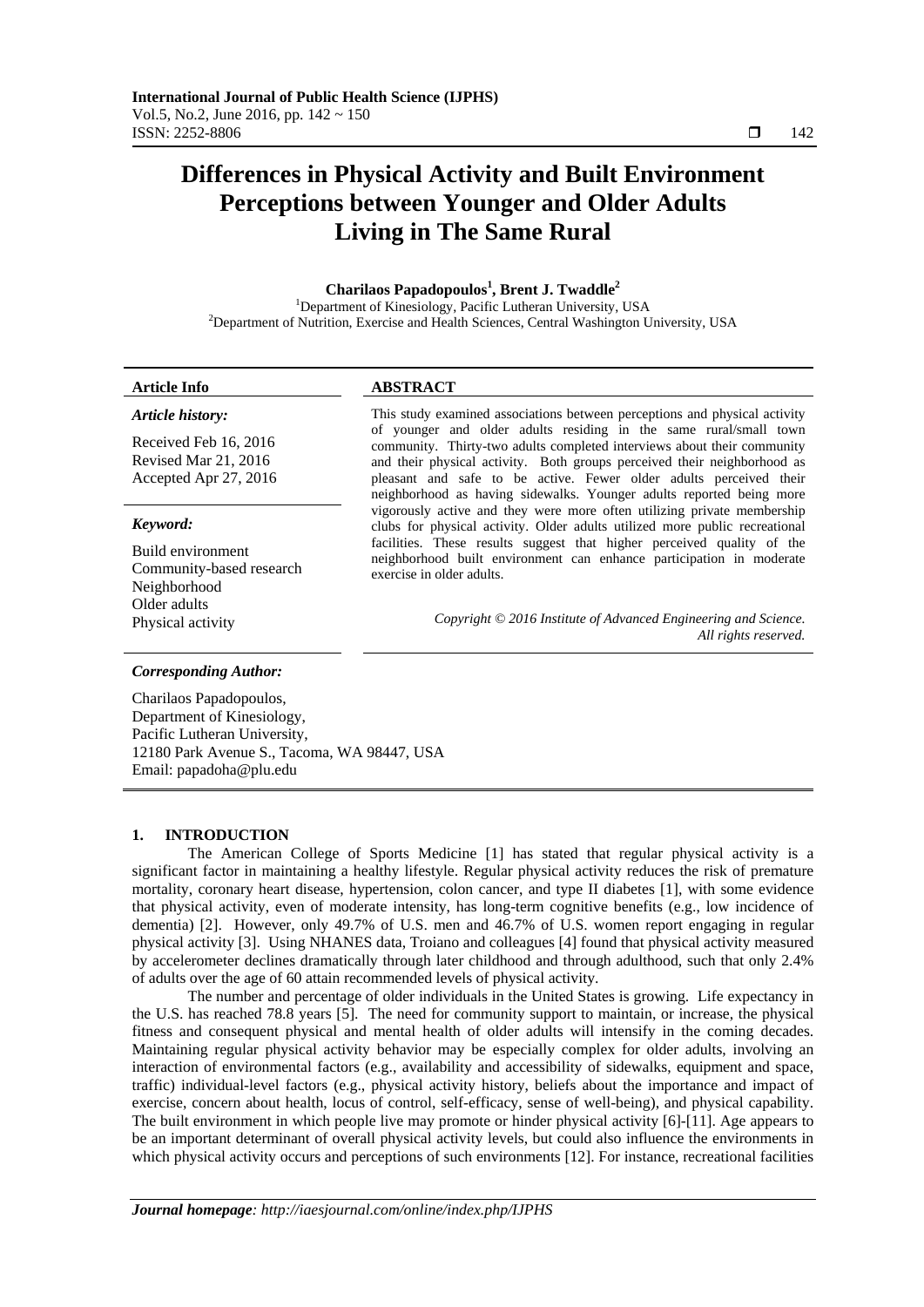are often designed for specific age groups (e.g., playgrounds in parks), perhaps resulting in the same environment being perceived differently by different age groups.

Built environment studies in physical activity have also generally been limited to metropolitan areas [9]-[11],[13]. The study of individuals living in rural areas is critical, because such individuals are less physically active overall, report greater number of physical activity barriers, including care giving duties, lack of time and lack of energy [14],[15]. Census data from 2005 indicate that 12.5% of Washington State's population resides in rural communities [16]. Rural populations are generally older, so understanding the influence of rural environments on older populations is particularly important. About 10.7% of urban populations and 15.3% of rural populations in Washington State are 65 or older [16].

Environmental factors related to urban or suburban older adults' physical activity may not be the same factors related to rural older adults' physical activity. There also may be differences between younger and older populations within rural areas. Such information is important to evaluate if effective strategies are to be implemented to increase physical activity in the rural older adult population. The present study compares the perceived physical activity environmental (e.g. presence of sidewalks, access to parks and walking pathways, safety, traffic, presence of recreational facilities, etc.) between older and younger adults residing in the same rural/small town community and examines the associations between these perceptions and self-reported physical activity.

# **2. RESEARCH METHOD**

# **2.1. Population**

Fifty-eight subjects between the ages of 20 and 30 years old or between the ages of 60 and 90 years old were interviewed. Subjects had lived in Kittitas County, Washington for at least the previous 6 months. This study was approved by the Human Subjects Review Board at Central Washington University.

#### **2.2. Recruitment**

 Older adults were recruited via flyers posted at supermarkets and adult living centers and from announcements placed in monthly newsletters. Younger adults were recruited through announcements and flyers posted on the Central Washington University campus.

# **2.3. Survey Method**

All participants completed a face-to-face interview. Face-to-face interviews were selected as the most appropriate survey method for both groups to ensure cooperation and increase the completeness and accuracy of data gathered [17],[18]. Interviewing was also helpful in that it gave the interviewers the flexibility to observe the subjects, repeat or clarify questions, and possibly press for additional information when responses seemed incomplete or irrelevant. The interviews were conducted by four trained interviewers and lasted 30-40 minutes per subject. Participant characteristics are provided in Table 1.

# **2.4. Measures**

#### **2.4.1. Environmental Characteristics.**

The Environmental Supports for Physical Activity Questionnaire was used to measure perceived physical environment. This instrument, developed by Ainsworth and colleagues [19], is divided in two sets of items. This 27-item instrument has demonstrated good reliability and validity [20]. In addition, Brownson et al. [21] indicated that this instrument is reasonably reliable and there were questions that have high reliability for rural responders. The first 13 items focus on neighborhood variables. A Likert-type scale is used to assess neighborhood characteristics, social issues, barriers, use, and access. Neighborhood is defined as a 0.5-mile radius or a 10-minute walk from the responder's home. Neighborhood survey items are presented in Table 2. The second set of items (13-items) focus on community-level variables. These items queried responders to report whether they have used, did not use, or did not have the environmental support for physical activity. Community is defined as a 10-mile radius or 20-drive from the responder's home. Community survey items are presented in Table 3.

# **2.4.2. Physical Activity Measures**

The International Physical Activity Questionnaire (IPAQ) was used to measure physical activity. The IPAQ has been used extensively in research and has shown to be both valid and reliable for younger and older adults [22],[23]. Subjects were asked to recall during a typical week the number of days (and how much time per day) that they do the following for at least 10 minutes: a) walking, b) moderate exercise such as bicycling, vacuuming, gardening, or anything that causes small increases in breathing or heart rate, c) vigorous exercise such as running, aerobics, heavy yard work or anything else that causes a large increase in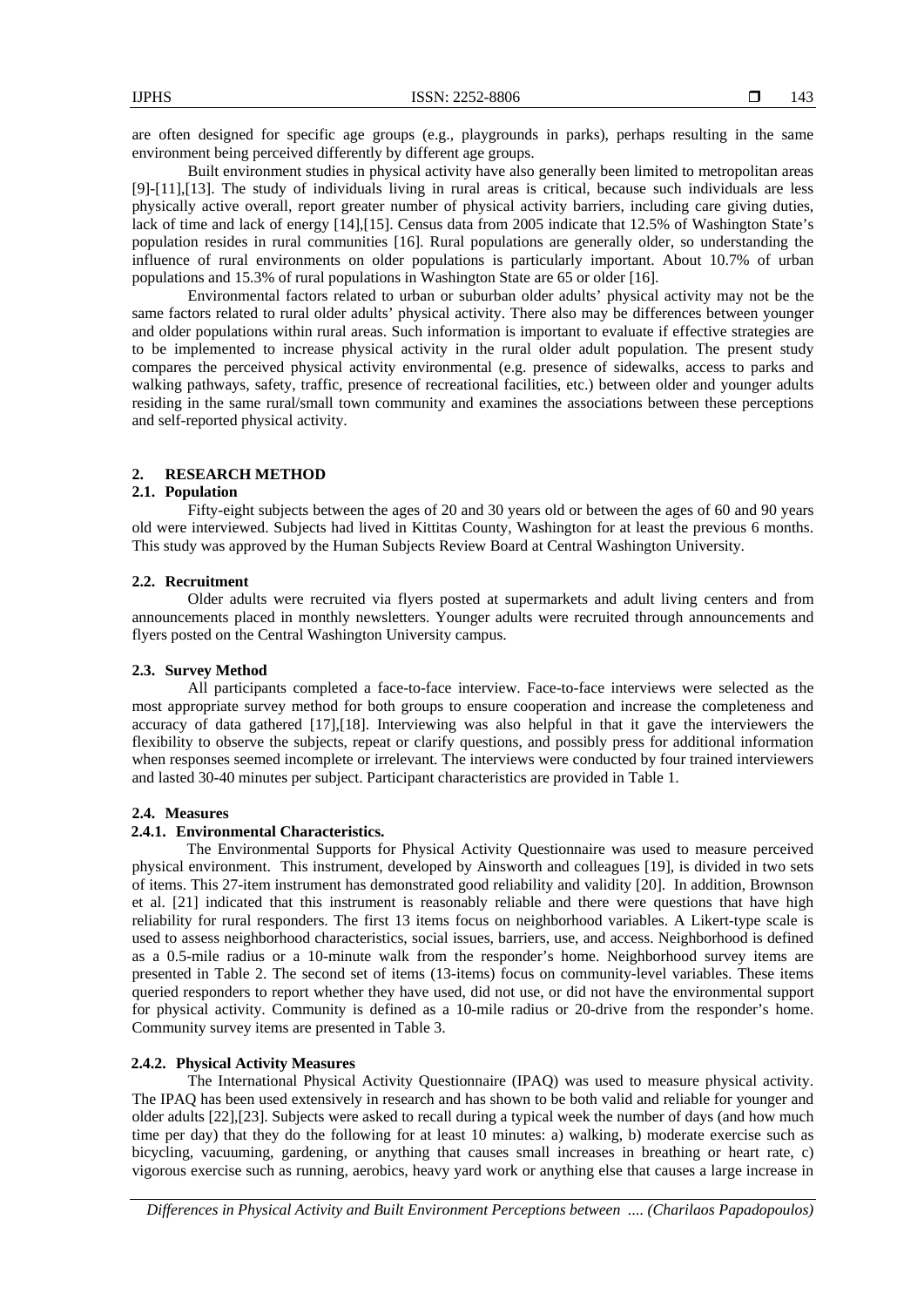breathing or heart rate. Subjects also indicated how many days in a typical week they do strength exercise designed to increase muscle strength or tone such as lifting weights, pull ups, push-ups, or sit-ups.

# **2.4.3. Sociodemographic measures**

Participants reported their age, gender, marital status, employment status, and annual household income, level of education, race/ethnicity, height, and weight.

# **2.5. Statistics**

 Pearson's Chi-Square and Fisher's exact test were used to determine differences between older and younger adults in their environmental perceptions. Follow-up pairwise comparisons were conducted to evaluate the differences between age groups. Based on high skewness, physical activity measures were log transformed. Independent t test of the log transformation was used to determine any differences between older and younger adults. Bivariate correlations were used to examine the relationship between each of the four log transformed measures of physical activity (walking, strength training, moderate and vigorous exercise) and neighborhood environment variables and use of community facilities. Significance level was set to  $P < 0.05$ .

# **3. RESULTS AND ANALYSIS**

# **3.1. Results**

The younger adults were more active than the older adults, but only significantly different in the number of days per week engaged in strength training activities and in total time per day participating in vigorous activity (Table 1).

| Table 1. Sociodemographic, Anthropometric, and Physical Activity Measures |                  |                              |  |  |  |
|---------------------------------------------------------------------------|------------------|------------------------------|--|--|--|
| Measure                                                                   | Younger adults   | Older adults                 |  |  |  |
|                                                                           | $(n = 32)$       | $(n = 26)$                   |  |  |  |
| Gender (%)                                                                |                  |                              |  |  |  |
| Male                                                                      | 40.7             | 38.5                         |  |  |  |
| Female                                                                    | 59.3             | 61.5                         |  |  |  |
| Marital status (%)                                                        |                  |                              |  |  |  |
| Married                                                                   | 3.7              | 19.3                         |  |  |  |
| Unmarried                                                                 | 96.3             | 80.7                         |  |  |  |
| Employment (%)                                                            |                  |                              |  |  |  |
| Employed                                                                  | 22.2             | 3.8                          |  |  |  |
| Unemployed                                                                | 77.8             | 96.2                         |  |  |  |
| Education (%)                                                             |                  |                              |  |  |  |
| High school or less                                                       | $0.0^{\circ}$    | 38.5                         |  |  |  |
| Some college                                                              | 85.2             | 38.4                         |  |  |  |
| College graduate                                                          | 14.8             | 23.1                         |  |  |  |
| Annual income (%)                                                         |                  |                              |  |  |  |
| $<$ \$5,000                                                               | 38.5             | 11.5                         |  |  |  |
| \$5,000-20,000                                                            | 42.3             | 34.5                         |  |  |  |
| \$20,000-\$50,000                                                         | 11.5             | 30.8                         |  |  |  |
| $>$ \$50,000                                                              | $\Omega$         | 7.7                          |  |  |  |
| Ethnicity (%)                                                             |                  |                              |  |  |  |
| Hispanic/Latino                                                           | 3.7              | 0.0                          |  |  |  |
| White/Caucasian                                                           | 96.3             | 92.3                         |  |  |  |
| Native American                                                           | 0.0              | 7.7                          |  |  |  |
| Age (years)                                                               | $23.0 \pm 2.4$   | $78.8 \pm 8.1^*$             |  |  |  |
| Height (cm)                                                               | $171.5 \pm 17.7$ | $166.0 \pm 10.7$             |  |  |  |
| Weight (kg)                                                               | $72.0 \pm 7.1$   | $76.2 \pm 15.8$              |  |  |  |
| Total days per week performing strength activities                        | $2.9 \pm 1.9$    | $1.3 \pm 2.4^*$              |  |  |  |
| Median                                                                    | 3.0              | 0.0                          |  |  |  |
| Total time per day walking (min)                                          | $42.7 \pm 43.1$  | $37.5 \pm 41.8$              |  |  |  |
| Median                                                                    | 30.0             | 30.0                         |  |  |  |
| Total time per day performing moderate activity                           | $52.4 \pm 49.1$  | $33.1 \pm 41.7$              |  |  |  |
| Median                                                                    | 30.0             | 15.0                         |  |  |  |
| Total time per day performing vigorous activity                           | $40.8 \pm 35.8$  | $13.7 \pm 27.8$ <sup>*</sup> |  |  |  |
| Median                                                                    | 32.5             | 0.0                          |  |  |  |

 $* P < 0.05$  between older and younger adults

Both groups generally reported positive perceptions of neighborhood characteristics for physical activity, with the exception of street lighting for walking at night, which was generally reported as less than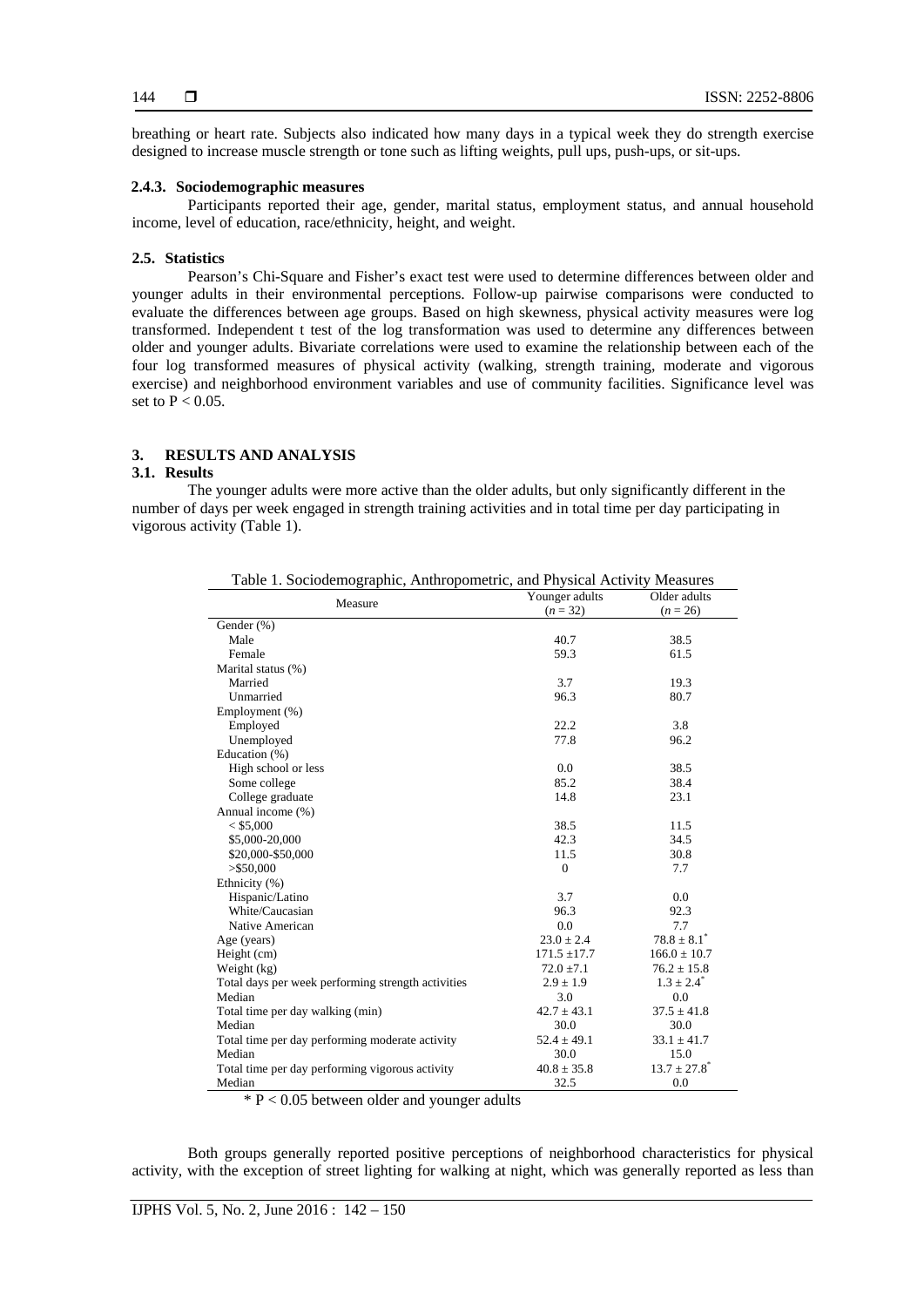'very good' (Table 2). Older adults were much more likely than younger adults to report a lack of sidewalks in their neighborhood (p<.05). The probability of older adults reporting a lack of sidewalks in their neighborhood was 4.1 times higher than for younger adults. However, older adults were also more likely to perceive their neighborhood as a pleasant place to walk (p<.05; Table 2). The probability of older adults to perceive their neighborhood as a 'very pleasant' place to walk was about 1.8 times more likely than the younger group. Similarly, older adults perceived that public recreation facilities were in better condition than younger adults ( $P < 0.05$ ; Table 2). A higher proportion of the younger adults perceived the condition of public recreational facilities as 'fair' or 'poor' compared to the older adults.

Table 2. Perceived Neighborhood Access, Safety, Use, and Characteristics by Age

| Neighborhood-related survey item                                                                            | Younger adults (%)<br>$(N=32)$ | Older adults (%)<br>$(N=26)$ | $\mathbf{P}$ |
|-------------------------------------------------------------------------------------------------------------|--------------------------------|------------------------------|--------------|
| <b>Access</b>                                                                                               |                                |                              |              |
| Does your neighborhood have any sidewalks?                                                                  |                                |                              | < 0.01       |
| Yes                                                                                                         | 90.6                           | 61.5                         |              |
| No                                                                                                          | 9.4                            | 38.5                         |              |
| Does your neighborhood have any public recreation facilities?                                               |                                |                              | 0.07         |
| Yes                                                                                                         | 71.9                           | 48.0                         |              |
| N <sub>0</sub>                                                                                              | 28.1                           | 52.0                         |              |
| <b>Characteristics</b>                                                                                      |                                |                              |              |
| How would you rate your neighborhood as a place to walk?                                                    |                                |                              | $0.03*$      |
| Very pleasant                                                                                               | 43.8                           | 76.9                         |              |
| Somewhat pleasant                                                                                           | 53.1                           | 19.2                         |              |
| Not very pleasant                                                                                           | 3.1                            | 3.8                          |              |
| Not at all pleasant                                                                                         | $\overline{0}$                 | 0.0                          |              |
| For walking in your neighborhood, would you say your sidewalks are:                                         |                                |                              | 0.12         |
| Very well maintained                                                                                        | 31.0                           | 62.5                         |              |
| Somewhat maintained                                                                                         | 55.2                           | 31.3                         |              |
| Not very well maintained                                                                                    | 13.8                           | 6.3                          |              |
| Not at all maintained                                                                                       | $\overline{0}$                 | 0.0                          |              |
| In your neighborhood, would you say that unattended dogs are:                                               |                                |                              | 0.77         |
| A big problem                                                                                               | 3.2                            | 0.0                          |              |
| Somewhat of a problem                                                                                       | 6.5                            | 7.7                          |              |
| Not very much of a problem                                                                                  | 32.3                           | 26.9                         |              |
| Not a problem at all                                                                                        | 58.0                           | 65.4                         |              |
| How would you rate the condition of your public recreation facilities?                                      |                                |                              | $0.03*$      |
| Excellent                                                                                                   | 12.0                           | 45.5                         |              |
| Good                                                                                                        | 44.0                           | 54.5                         |              |
| Fair                                                                                                        | 40.0                           | 0.0                          |              |
|                                                                                                             | 4.0                            | 0.0                          |              |
| Poor                                                                                                        |                                |                              | 0.10         |
| For walking at night, would you rate the street lighting in your neighborhood as:                           |                                |                              |              |
| Very good                                                                                                   | 0.0<br>12.5                    | 19.0                         |              |
| Good                                                                                                        |                                | 19.0                         |              |
| Fair                                                                                                        | 37.5                           | 28.6<br>33.3                 |              |
| Poor or very poor                                                                                           | 50.0                           |                              |              |
| <b>Barriers</b>                                                                                             |                                |                              |              |
| Would you say the motorized traffic in your neighborhood is:                                                |                                |                              | 0.66         |
| Heavy                                                                                                       | 15.6                           | 12.0                         |              |
| Moderate                                                                                                    | 37.5                           | 36.0                         |              |
| Light                                                                                                       | 46.9                           | 52.0                         |              |
| How safe from crime do you consider your neighborhood to be? Would you say                                  |                                |                              | 0.21         |
| Extremely safe                                                                                              | 25.0                           | 46.2                         |              |
| Quite safe                                                                                                  | 65.6                           | 42.3                         |              |
| Slightly safe                                                                                               | 6.2                            | 11.5                         |              |
| Not at all safe                                                                                             | 3.1                            | 0.0                          |              |
| <b>Social Issues</b>                                                                                        |                                |                              |              |
| Would you say that the people in your neighborhood are:                                                     |                                |                              | 0.08         |
| Very physically active or somewhat physically active                                                        | 70.0                           | 87.0                         |              |
| Not very physically active or not at all physically active                                                  | 30.0                           | 13.0                         |              |
| Would you say most people in your neighborhood can be trusted?                                              |                                |                              | 0.33         |
| Yes                                                                                                         | 95.8                           | 100.0                        |              |
| No                                                                                                          | 4.2                            | $0.0\,$                      |              |
| Thinking about how public money is spent in recreation facilities which of the following statements is most |                                |                              | 0.16         |
| accurate                                                                                                    |                                |                              |              |
| Always gets its fair share or often gets fair share                                                         | 63.2                           | 50.0                         |              |
| Seldom gets its fair share or never gets its fair share                                                     | 36.8                           | 50.0                         |              |
| $*P < 0.05$                                                                                                 |                                |                              |              |

*Differences in Physical Activity and Built Environment Perceptions between .... (Charilaos Papadopoulos)*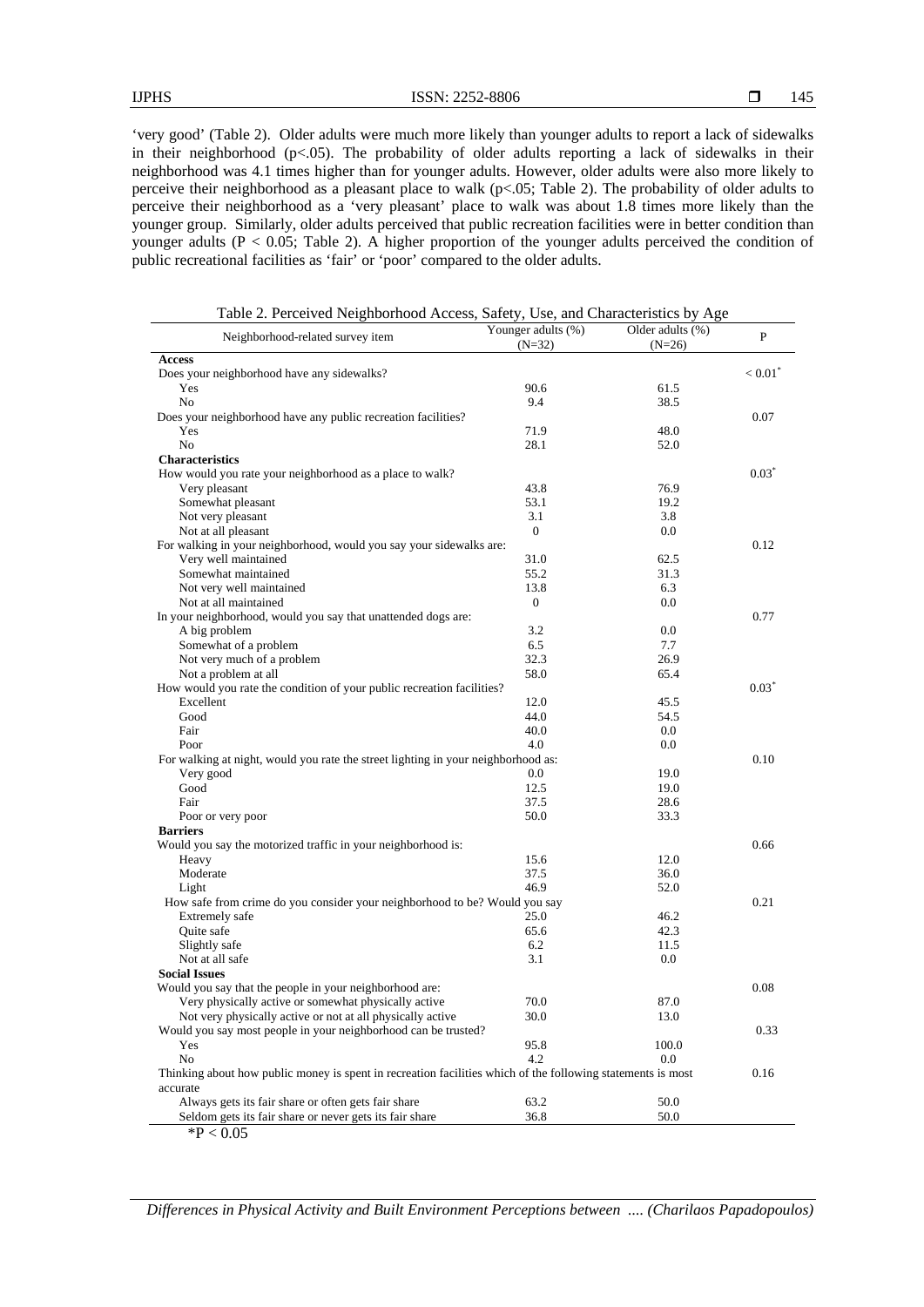Older adults were significantly more likely to report using public recreation centers and programs or facilities at places of worship compared to younger adults. In contrast, older adults were less likely than younger adults to report using private or membership only recreational facilities, schools that were open for public recreation activities, and nearby waterways for physical activity (Table 3).

| Table 3. Use of Community Resources and Facilities by Age                   |                |              |                        |  |  |  |
|-----------------------------------------------------------------------------|----------------|--------------|------------------------|--|--|--|
| Community-related survey item                                               | Younger adults | Older adults | P                      |  |  |  |
|                                                                             | $(\% )$        | (% )         |                        |  |  |  |
| Do you use any private or membership only recreational facilities?          |                |              |                        |  |  |  |
| Yes                                                                         | 70.4           | 23.1         |                        |  |  |  |
| No                                                                          | 29.6           | 73.1         |                        |  |  |  |
| Do you use walking trails?                                                  |                |              | 0.98                   |  |  |  |
| Use                                                                         | 34.4           | 34.6         |                        |  |  |  |
| Do not Use                                                                  | 56.3           | 53.8         |                        |  |  |  |
| Do you use public swimming pools?                                           |                |              | 0.31                   |  |  |  |
| Use                                                                         | 43.8           | 30.8         |                        |  |  |  |
| Do not Use                                                                  | 56.3           | 65.4         |                        |  |  |  |
| Do you use public recreation centers?                                       |                |              | ${<}0.01^*$            |  |  |  |
| Use                                                                         | 41.4           | 80.8         |                        |  |  |  |
| Do not Use                                                                  | 55.2           | 19.2         |                        |  |  |  |
| Do you use bicycle paths or bike trails?                                    |                |              | 0.19                   |  |  |  |
| Use                                                                         | 27.6           | 12.0         |                        |  |  |  |
| Do not Use                                                                  | 72.4           | 88.0         |                        |  |  |  |
| Do you use parks, playgrounds, or sports fields?                            |                |              | 0.18                   |  |  |  |
| Use                                                                         | 56.2           | 38.5         |                        |  |  |  |
| Do not Use                                                                  | 43.8           | 61.5         |                        |  |  |  |
| Do you use schools that are open for public recreation activities?          |                |              | ${<}0.01$ <sup>*</sup> |  |  |  |
| Use                                                                         | 55.2           | 8.0          |                        |  |  |  |
| Do not Use                                                                  | 44.8           | 92.0         |                        |  |  |  |
| Do you use a shopping mall for physical activity/walking program?           |                |              |                        |  |  |  |
| Use                                                                         | 0.0            | 3.8          |                        |  |  |  |
| Do not Use                                                                  | 100.0          | 96.2         |                        |  |  |  |
| Do you use physical activity programs and facilities at a place of worship? |                |              |                        |  |  |  |
| Use                                                                         | 0.0            | 16.0         |                        |  |  |  |
| Do not Use                                                                  | 100.0          | 84.0         |                        |  |  |  |
| Do you use nearby waterways for water related physical activity?            |                |              | ${<}0.01$ <sup>*</sup> |  |  |  |
| Use                                                                         | 53.1           | 11.5         |                        |  |  |  |
| Do not Use                                                                  | 46.9           | 88.5         |                        |  |  |  |
| $*P < 0.05$                                                                 |                |              |                        |  |  |  |

For the younger adults, there was a significant ( $p < 0.05$ ) relationship between walking ( $r = 0.36$ ) and being vigorously active  $(r = 0.50)$  and the presence of neighborhood sidewalks (Table 4).

| Table 4. Bivariate correlations between neighborhood focus variables and physical activity measures |
|-----------------------------------------------------------------------------------------------------|
|-----------------------------------------------------------------------------------------------------|

|                                                         | Walking |          | Moderate exercise    |          | Vigorous exercise |          |
|---------------------------------------------------------|---------|----------|----------------------|----------|-------------------|----------|
|                                                         | Older   | Younger  | Older                | Younger  | Older             | Younger  |
|                                                         | Adults  | Adults   | Adults               | Adults   | Adults            | Adults   |
| <b>Access</b>                                           |         |          |                      |          |                   |          |
| Neighborhood sidewalk availability                      | 0.18    | $0.36^*$ | $-0.35$ <sup>*</sup> | $-0.23$  | 0.23              | $0.50^*$ |
| Neighborhood public recreation facility<br>availability | 0.11    | $-0.21$  | 0.14                 | $-0.11$  | $-0.05$           | $-0.12$  |
| <b>Characteristics</b>                                  |         |          |                      |          |                   |          |
| Pleasantness of neighborhood for walking                | 0.07    | $-0.09$  | $-0.06$              | $-0.21$  | $-0.22$           | 0.06     |
| Sidewalk maintenance                                    | 0.16    | $-0.02$  | 0.41                 | $-0.15$  | 0.24              | 0.10     |
| Problematic level of unattended dogs                    | 0.14    | $-0.30$  | 0.21                 | $-0.09$  | $-0.02$           | $-0.05$  |
| Public recreation facility quality                      | $-0.35$ | $-0.22$  | $-0.34$              | 0.04     | $-0.37$           | $-0.10$  |
| Street lighting quality                                 | $-0.14$ | $0.44*$  | $-0.01$              | $0.36^*$ | $-0.01$           | $0.38^*$ |
| <b>Barriers</b>                                         |         |          |                      |          |                   |          |
| Extent of motorized traffic                             | $-0.16$ | 0.02     | 0.03                 | 0.19     | 0.08              | 0.14     |
| Safety from crime                                       | $-0.18$ | $-0.12$  | $0.40^*$             | $-0.08$  | $-0.20$           | $-0.14$  |
| <b>Social Issues</b>                                    |         |          |                      |          |                   |          |
| Activity level of others in neighborhood                | 0.16    | $-0.27$  | $-0.13$              | $0.35^*$ | $-0.16$           | $-0.18$  |
| Trustworthiness of neighborhood residents               | 0.16    | 0.16     | $-0.28$              | 0.19     | $-0.14$           | 0.20     |
| Fairness of recreation resource allocation              | 0.27    | $-0.03$  | 0.18                 | 0.07     | 0.21              | $-0.32$  |

 $*P < 0.05$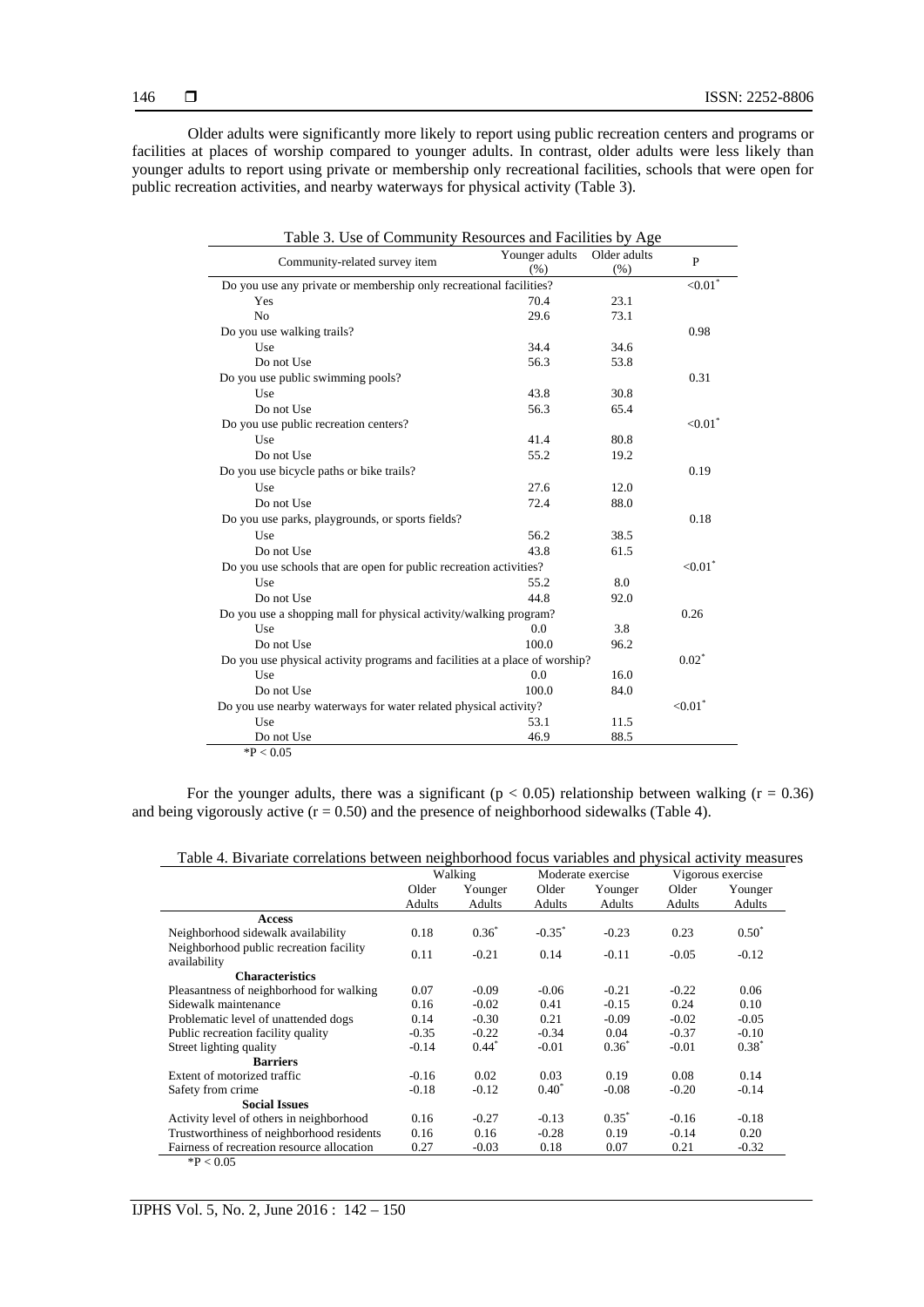The quality of street lighting was also positively related to all types of activity among younger adults. For younger adults, moderate physical activity was related to perceiving more active individuals in their neighborhood. For the older adults, there was a significant relationship between safety from crime and moderate exercise  $(r = 0.40)$ . Strength training among older adults was positively related to the quality of public recreation facilities (Table 5).

The bivariate analysis revealed a significant relationship between the use of public recreational facilities and moderate ( $r = 0.36$ ), vigorous exercise ( $r = 0.33$ ) (Table 6) and strength training ( $r = 0.33$ ) (Table 5) for younger adults.

Table 5. Bivariate correlations between use of community facilities and strength training

|                                       | <b>Strength Training</b> |                |  |
|---------------------------------------|--------------------------|----------------|--|
|                                       | Older Adults             | Younger Adults |  |
| Public recreation facility quality    | $0.65^{\degree}$         | $-0.22$        |  |
| Do you use public recreation centers? | $-0.07$                  | $0.33*$        |  |
| $*P < 0.05$                           |                          |                |  |

Table 6. Bivariate correlations between use of community facilities and physical activity measures

|                                                                                                           | Walking |          | Moderate exercise |          | Vigorous exercise |         |
|-----------------------------------------------------------------------------------------------------------|---------|----------|-------------------|----------|-------------------|---------|
|                                                                                                           | Older   | Younger  | Older             | Younger  | Older             | Younger |
|                                                                                                           | Adults  | Adults   | Adults            | Adults   | Adults            | Adults  |
| Do you use any private or membership<br>only recreational facilities?                                     | $-0.32$ | $-0.01$  | $0.35^*$          | $-0.10$  | $0.45^*$          | 0.16    |
| Do you use walking trails?                                                                                | 0.11    | 0.02     | $-0.19$           | 0.01     | $-0.14$           | $-0.12$ |
| Do you use public swimming pools?                                                                         | $-0.01$ | 0.03     | $-0.14$           | $-0.04$  | $0.44^{\degree}$  | $-0.18$ |
| Do you use public recreation centers?                                                                     | $-0.06$ | $-0.15$  | $-0.22$           | $0.36^*$ | $-0.07$           | $0.33*$ |
| Do you use bicycle paths or bike trails?                                                                  | $-0.15$ | $-0.11$  | 0.02              | $-0.11$  | $-0.20$           | $-0.19$ |
| Do you use parks, playgrounds, or sports<br>fields?                                                       | $-0.01$ | 0.07     | $-0.25$           | $-0.04$  | $-0.13$           | 0.11    |
| Do you use schools that are open for<br>public recreation activities?                                     | 0.26    | $0.32^*$ | 0.06              | $-0.28$  | 0.19              | $-0.27$ |
| Do you use nearby waterways for water<br>related physical activity?<br>$\sim$ $\sim$ $\sim$ $\sim$ $\sim$ | $-0.22$ | $-0.03$  | $0.41^*$          | $-0.06$  | $0.25^*$          | $-0.13$ |

 $*P < 0.05$ 

There was also a positive relation between younger adults use of schools for public recreation and number of days reporting walking  $(r = 0.32)$ . For older adults, there was a significant relationship between both moderate  $(r = 0.41)$  and vigorous exercise  $(r = 0.25)$  and use of nearby waterways and a significant relationship between vigorous exercise and the use of public swimming pools  $(r = 0.44)$ . Among older adults, there was also a significant relationship between both moderate ( $r = 0.35$ ) and vigorous exercise ( $r = 0.45$ ) and the use of private or membership only recreation facilities. Finally, for the older adults there was a significant inverse relationship between sidewalk availability and moderate exercise.

#### **3.2. Discussion**

Both young and older adults in the same rural/small town community report generally positive perceptions of their community and neighborhood. A higher percentage of older individuals, however, perceived lower sidewalk availability. Older adults were also less likely to report having public recreation facilities available in their neighborhood. Although when such facilities were present, older adults perceived them as in better condition than their younger counterparts and reporting using public recreation facilities, including places of worship, at a higher rate than younger adults. In contrast, younger adults reported using schools, private facilities, and nearby waterways more often for physical activity than older adults.

Physical activity declines with age [1],[4], but in this study there was no significant difference between older and younger adults in the number of days per week spent walking and doing moderate intensity activities. However, younger adults engaged in more strength training and vigorous activities. Several studies have shown the positive effects of strength training on functional activity of older adults [1],[24],[25]. This group of older adults was spending less than two days per week on strength related activities. One possible explanation is the perception that strength training requires the use of a private or membership only clubs. In this study, even though there was a significant relationship between use of private or membership only recreation facilities and vigorous exercise for the older adults, 76% of them did not use any private or membership only recreational facilities. In contrast, the younger adults were more likely to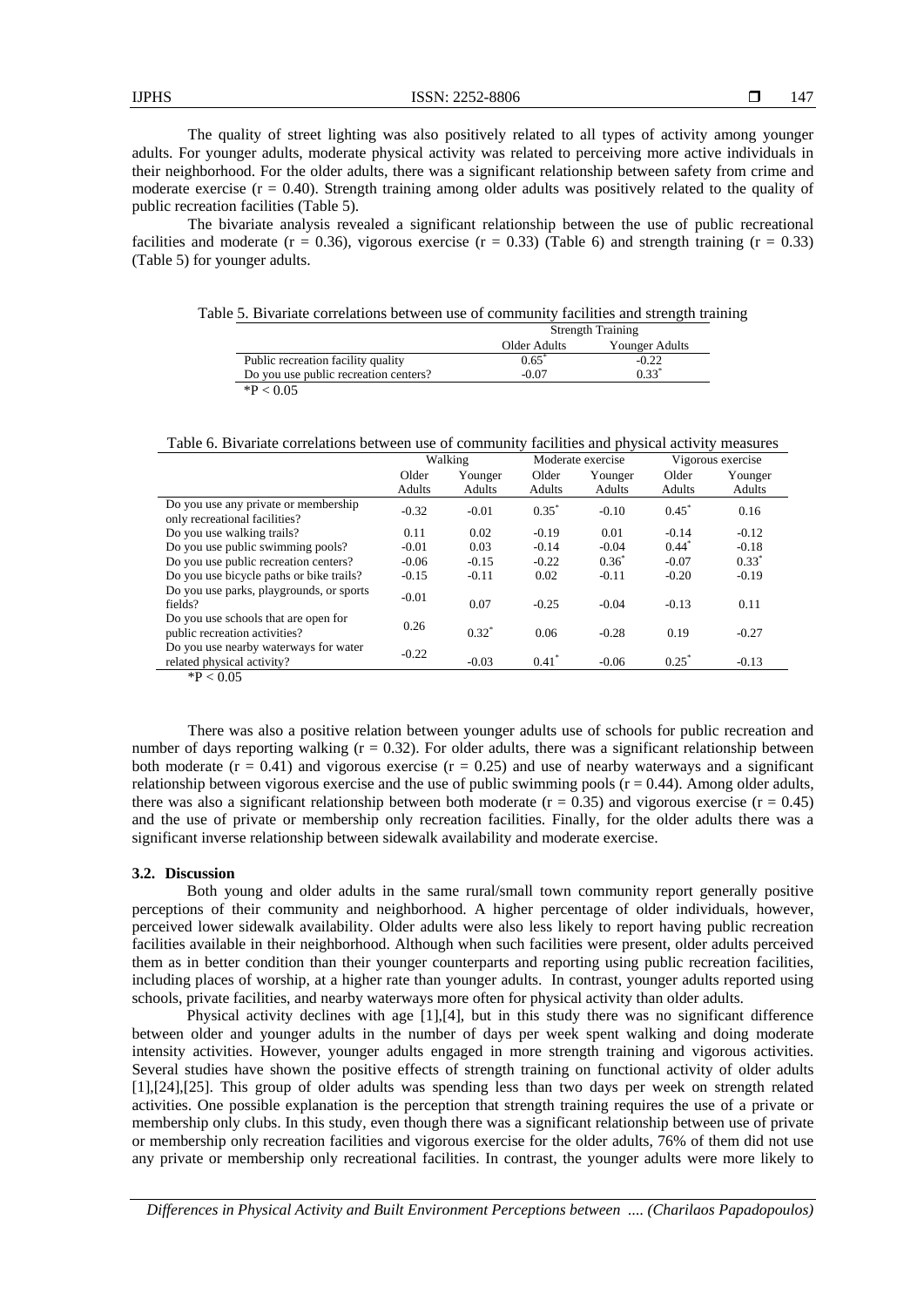have and use private or membership only recreational facilities, public schools, and nearby waterways compared to older adults.

Despite the age-based difference in strength and vigorous exercise there was no significant relationship between the use of membership only facilities and vigorous and strength related exercise for the younger participants. There were significant associations between the use of public recreational facilities and the number of days participating in strength, moderate, and vigorous activities. Booth et al. [7] in a group of older adults found that a higher proportion of active individuals reported having access to a recreation center, a cycle track, a golf course, a park, and a swimming pool. In this study, a higher proportion of older adult use public recreational facilities compared to younger adults. In addition, for the older adults there was a significant association between the number of days engaging in vigorous activity and public swimming pools.

The majority of older and younger adults perceived their neighborhoods as "quite safe" or "extremely safe." Bivariate analysis indicated a significant relationship between safety from crime and the number of days that older adults participated in moderate intensity activities. This finding is in agreement with Brownson et al. [26]. In their study, the researchers reported that physical activity rates were higher among older adults that perceive their neighborhoods to be safe.

These observations suggest that younger adults were more likely to engage in strength training and vigorous exercise and perform these activities in nearby facilities (e.g. private clubs, schools open to the public, etc). On the contrary, active older adults use public recreational facilities (e.g. senior centers). There was a significant association between the use of public swimming pools and vigorous activity in this population. There was also a significant inverse relationship between presence of sidewalks and moderateintensity exercise. It is possible that the older adults were not engaging in moderate exercise in their neighborhoods due to the lack of sidewalks [27],[28].

Both groups, older and younger, reported that their neighborhoods were "pleasant" or "somewhat pleasant" as a place to walk. The follow-up analysis indicated that the older adults compared to younger adults were more likely to report that their neighborhood was very pleasant. There was also a significant difference between younger and older in their perception of the condition of the public recreational facilities. The majority of the older adults rated those facilities as either excellent (45.5%) or good (45.5%), whereas among younger adults, 44% of them reported that the condition of the recreational facilities were good and another 40% of them reported that the condition was fair. One possible explanation of the difference is that a higher percentage of older adults use these facilities than younger adults.

A higher percentage of younger adults reported sidewalks in their neighborhoods and the presence of sidewalks was significantly associated with walking and vigorous activity in this population. For the younger group, there was a significant relationship between street lighting and walking and a significant relationship between people that are active in the neighborhood and moderate intensity exercise. These results indicate that the older adults are more likely to engage in physical activity in public recreational facilities that perceive them to be good or excellent, whereas younger adults are more likely to use streets that have sidewalks. These results also suggest that younger adults are affected more by social issues and they tend to exercise at later times of the day. These results are not in agreement with Sallis et al. [6]. In their study, similar to this study's age group of young adults, they found that walking was not associated with any environmental measures. One possible explanation for the difference between the two studies is that the participants in the Sallis *et al* [6] study were residents of an urban environment whereas the participants in this study were residing in a rural/small town. The majority of the younger adults in this study reported that they perceive their neighborhood as either quite safe or extremely safe and an overwhelming majority of them (95.8%) reported that people in their neighborhoods can be trusted.

There are several limitations in this study. The sample size is small, however, it represent an appropriate percentage of the entire community. In addition, the researchers used face to face interviews to collect data. Face to face interviews are more time consuming and more expensive to conduct. Another limitation is that the responders were asked about their perception of the built environment and physical activity was self reported. There are a number of studies that has used perceived environment and self reported physical activity as methods to determine the association between the two [12],[29]. In this study, face to face interviews were conducted which may eliminate false reports. In addition, the interviewers were able to repeat and clarify statements that the participants did not understand. Finally, the sampling methodology and the sample size may limit generalizability. Due to the cross-sectional design, causality cannot be determined.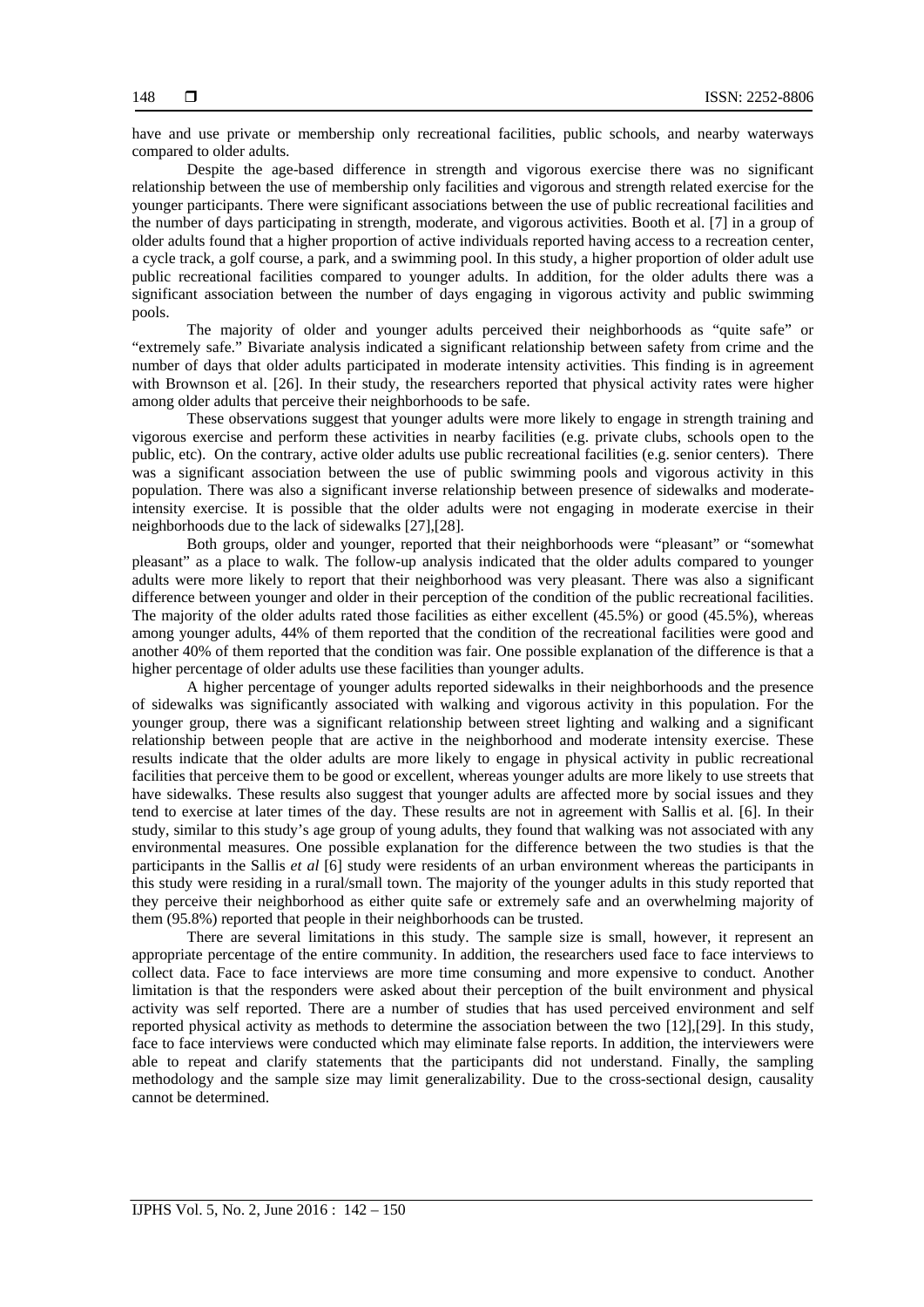## **4. CONCLUSION**

The aim of this study was to add in the growing body of literature investigating the association between our built environment and physical activity. The study compared a group of older and younger individuals residing in a rural/small town community and found that both groups have positive perceptions of their neighborhood and community. The older individuals, however, were engaging in less days per week in strength and vigorous activity and were less likely to use private clubs, and nearby waterways. On the contrary, younger adults were less likely to use public recreational facilities and perceive the conditions of those facilities as either fair or poor. There was an association between use of waterways and public swimming pools and moderate and vigorous exercise. These results suggest presences of public facilities that offer a variety of programs are important to engage older adult in vigorous exercise and strength training. These results also suggest that city officials need to maintain the neighborhoods in order for the older adults to walk more for recreation and transportation.

# **ACKNOWLEDGEMENTS**

The authors would like to acknowledge Dr. Melody Madlem and Dr. Brian Saelens for their statistical and editorial assistance. The authors would like to thank all the participants involved in this study.

#### **REFERENCES**

- [1] Nelson M. E., *et al.*, "Physical activity and public health in older adults: recommendation from the American College of Sports Medicine and the American Heart Association," *MedSciSports Exerc*, vol/issue: 39(8), pp. 1435– 45, 2007.
- [2] Abbott R. D., *et al.*, "Walking and dementia in physically capable elderly men," *JAMA,* vol/issue: 292(12), pp. 1447–53, 2004.
- [3] "Prevalence of regular physical activity among adults--United States, 2001 and 2005," *MMWR Morb Mortal Wkly Rep.*, vol/issue: 56(46), pp. 1209–12, 2007.
- [4] Troiano R. P., *et al.*, "Physical activity in the United States measured by accelerometer," *Med Sci Sports Exerc.,*  vol/issue: 40(1), pp. 181–8, 2008.
- [5] Products, "Data Briefs," vol. 168, 2014. [cited 2016 Feb 15]. Available from: http://www.cdc.gov/nchs/data/databriefs/db168.htm
- [6] Sallis J. F., *et al.*, "Assessing perceived physical environmental variables that may influence physical activity," *ResQExercSport*, vol/issue: 68(4), pp. 345–51, 1997.
- [7] Booth M. L., *et al.*, "Social-cognitive and perceived environment influences associated with physical activity in older Australians," *PrevMed*, vol/issue: 31(1), pp. 15–22, 2000.
- [8] Saelens B. E. & Handy S. L., "Built environment correlates of walking: a review," *Med Sci Sports Exerc.*, vol/issue: 40(7), pp. S550–66, 2008.
- [9] Michael Y., *et al.*, "Measuring the influence of built neighborhood environments on walking in older adults," *JAging PhysAct,* vol/issue: 14(3), pp. 302–12, 2006.
- [10] King W. C., *et al.*, "Objective measures of neighborhood environment and physical activity in older women," *AmJPrevMed,* vol/issue: 28(5), pp. 461–9, 2005.
- [11] Lees E., *et al.*, "Environmental changes to increase physical activity: perceptions of older urban ethnic-minority women," *JAging PhysAct,* vol/issue: 15(4), pp. 425–38, 2007.
- [12] Shigematsu R., *et al.*, "Age differences in the relation of perceived neighborhood environment to walking," *Med Sci Sports Exerc,* vol/issue: 41(2), pp. 314–21, 2009.
- [13] King D., "Neighborhood and individual factors in activity in older adults: results from the neighborhood and senior health study," *JAging PhysAct,* vol/issue: 16(2), pp. 144–70, 2008.
- [14] Wilcox S., *et al.*, "Determinants of leisure time physical activity in rural compared with urban older and ethnically diverse women in the United States," *JEpidemiolCommunity Health,* vol/issue: 54(9), pp. 667–72, 2000.
- [15] Parks S. E., *et al.*, "Differential correlates of physical activity in urban and rural adults of various socioeconomic backgrounds in the United States," *JEpidemiolCommunity Health,* vol/issue: 57(1), pp. 29–35, 2003.
- [16] Washington State Department of Health, "Guidelines for Using Rural/Urban Classifications," 2009. [cited 2009 Jan 28]. Available from: http://www.doh.wa.gov/Data/Guidelines/RuralUrban.htm.
- [17] Picavet H. S., "National health surveys by mail or home interview: effects on response," *J Epidemiol Community Health,* vol/issue: 55(6), pp. 408–13, 2001.
- [18] Smeeth L., *et al.*, "Randomised comparison of three methods of administering a screening questionnaire to elderly people: findings from the MRC trial of the assessment and management of older people in the community," *BMJ,* vol/issue: 323(7326), pp. 1403–7, 2001.
- [19] SIP 4-99 Research Group, "Environmental Supports for Physical Activity Questionnaire," Prevention Research Center, Norman J. Arnold School of Public Health, University of South Carolina, 2002.
- [20] Kirtland K. A., *et al*., "Environmental measures of physical activity supports: perception versus reality," *AmJPrevMed,* vol/issue: 24(4), pp. 323–31, 2003.
- [21] Brownson R. C., *et al.*, "Measuring the environment for friendliness toward physical activity: a comparison of the reliability of 3 questionnaires," *AmJPublic Health,* vol/issue: 94(3), pp. 473–83, 2004.